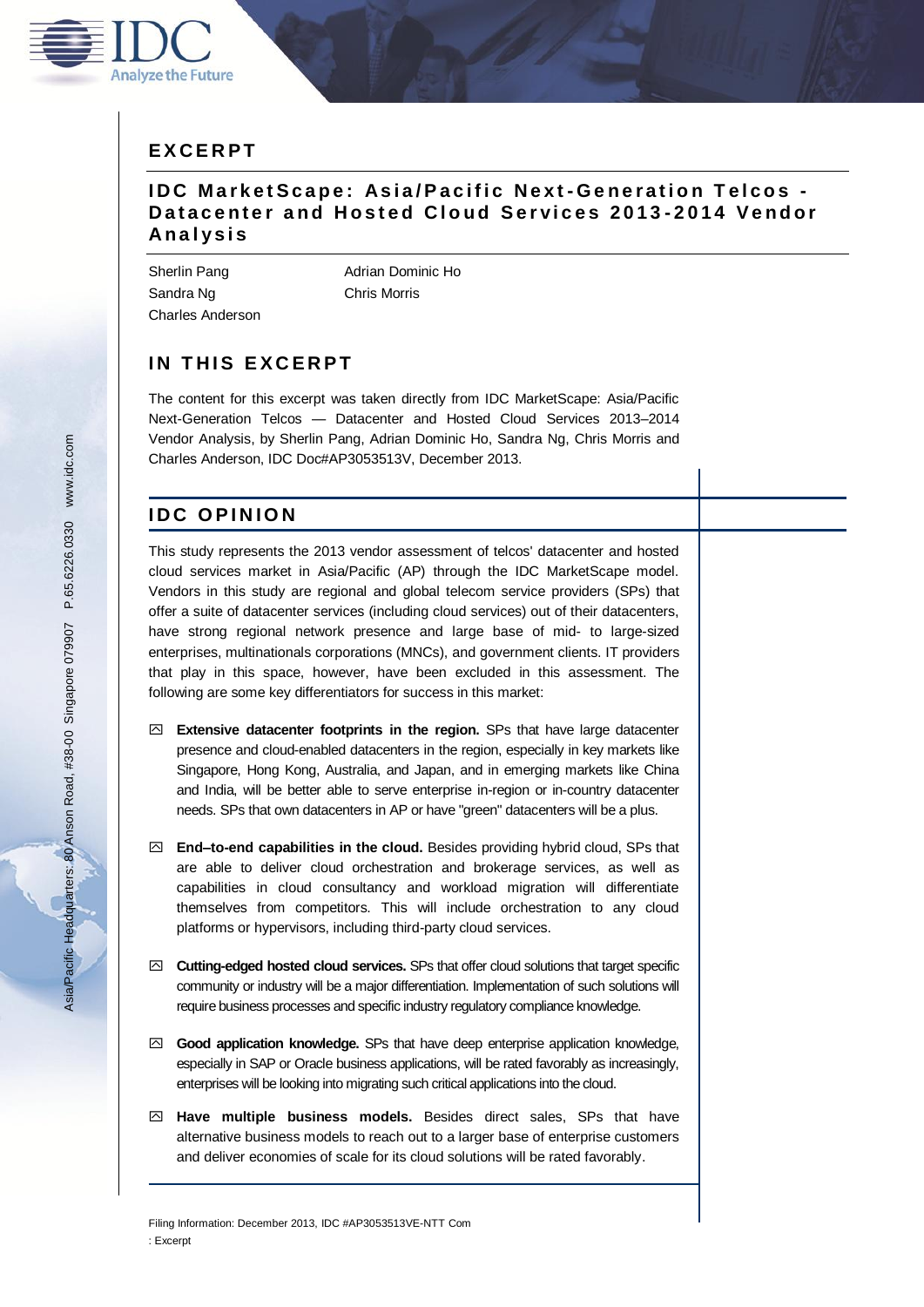## **IN THIS STUDY**

This IDC study represents the vendor assessment of the AP next-generation telecom operator's datacenters and hosted cloud services market using the IDC MarketScape model. This telecom SPs vendor assessment uses a sophisticated scoring and ranking method based on both qualitative and quantitative criteria. Key vendors in this market are being assessed on their current capabilities and longer-term strategies that will impact their ability to service the medium to large enterprises, MNCs, and the government clients that have regional datacenters and hosted cloud services requirements.

The evaluation of the vendors is based on a comprehensive framework and a set of parameters that assess vendors' position to one another, and those factors that are expected to be most conducive for success in a given market in both short term and the long term.

### **M e t h o d o l o g y**

IDC MarketScape criteria selection, weightings, and vendor scores represent well-researched IDC judgment about the market and specific vendors. IDC analysts tailor the range of standard characteristics by which vendors are measured through structured discussions, surveys, and interviews with market leaders, participants, and end-user communities. Market weightings are based on user interviews, buyer surveys, and the input of a review board of IDC experts in each market. The individual vendor scores and, ultimately, vendor positions on the IDC MarketScape are based on detailed surveys and interviews with the vendors, publicly available information, and end-user experiences in an effort to provide an accurate and consistent assessment of each vendor's characteristics, behavior, and capabilities.

# **SITUATION OVERVIEW**

Declining margins and revenue in traditional connectivity and telecommunications services have driven telcos to look for new sources of revenue to grow their businesses, offering managed services beyond pure managed networks services. Telcos have been offering datacenter-related services that were traditionally used to be offered by IT providers such as managed datacenter services, managed hosting, network integration, datacenter virtualization, and datacenter consolidation and assessment services. Leveraging their networks and datacenter assets, telcos are also moving into the cloud space, delivering cloud computing services (infrastructure as a service [IaaS], platform as a service [PaaS], or software as a Service [SaaS]) hosted within their datacenters. Some telcos in the region have also built up IT or systems integration expertise internally or through partnership to deliver hybrid cloud and end-to-end cloud capabilities, including cloud readiness assessment, cloud orchestration, or brokerage services. In this converged IT and telecom marketplace, the lines drawn between an IT and telecom providers are becoming less distinctive, especially in the area of providing datacenters and cloud services. For many telcos, hosted cloud services (i.e., cloud services that are offered out of the provider's managed datacenters) are regarded as part of their datacenter suite of services as cloud services leverage on their datacenter facilities and networks.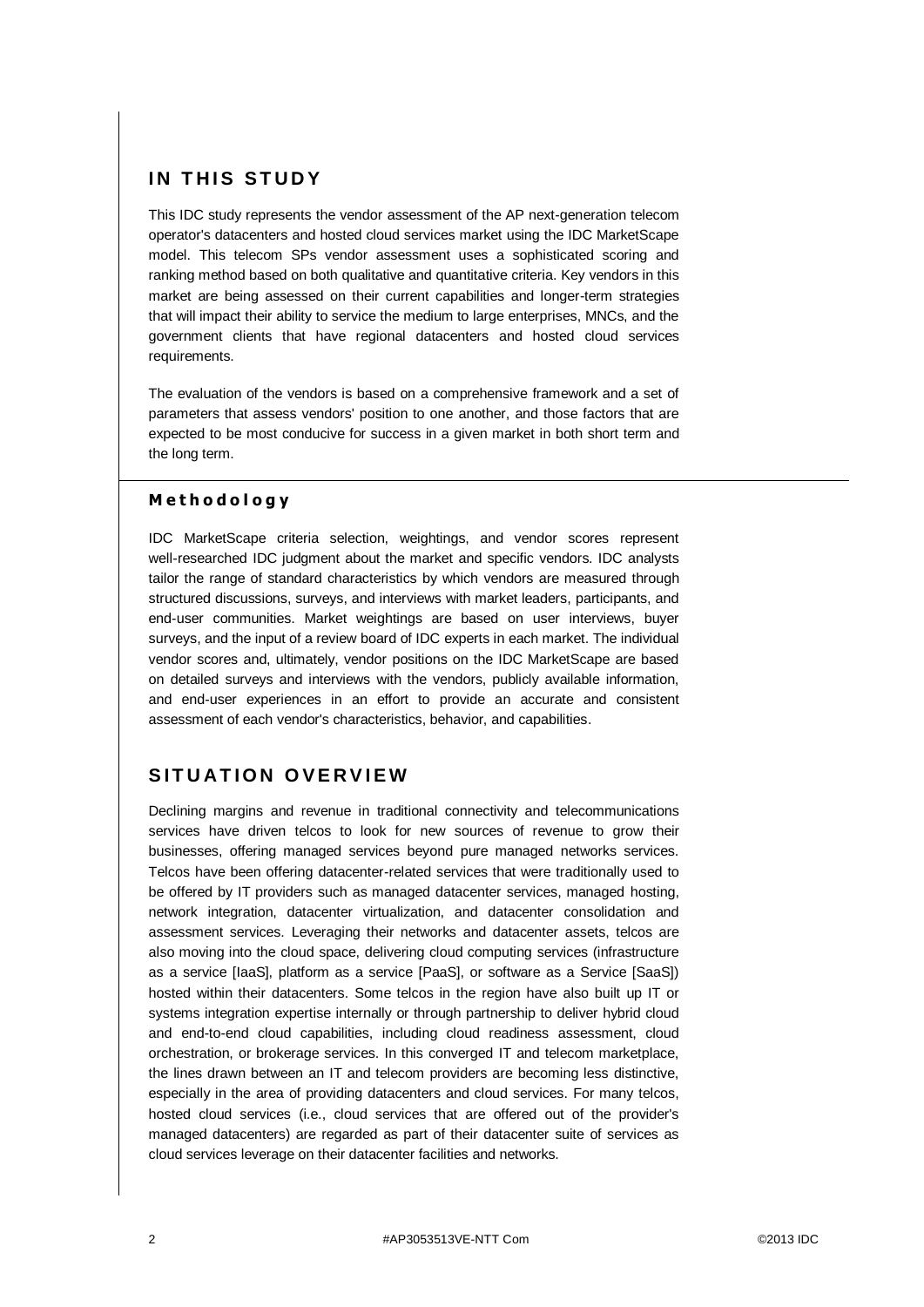In this IDC MarketScape, IDC defines datacenter or hosted infrastructure services (HIS) based on the definitions commonly used in the IT world. This includes the following services:

- **"Traditional" HIS.** Traditional HIS includes the following services identified as subsegments in *IDC's Worldwide Services Taxonomy, 2012* (IDC #233468, March 2012): legacy shared Web hosting or virtual private server, dedicated hosting, and complex managed hosting. Traditional HIS typically share attributes commonly associated with cloud hosting infrastructure (i.e., the ability to rent rather than buy IT infrastructure, standardized packaged solutions) but not others (e.g., self-service, pay-per-use pricing, elastic scaling).
- **Co-location.** This subsegment covers commercial/retail co-location services where the SP offers co-location services and related datacenter management systems. Co-location services are defined as a customer's use of a third party's (in this case, telcos) datacenter facilities (i.e., physical floor/cage/rack space, network capacity, and HVAC/power infrastructure) in which the customer operates its own servers/storage systems, network equipment, and other types of infrastructure.
- **Cloud HIS.** This term describes a particular model of hosted service delivery as specified in *IDC's Worldwide IT Cloud Services Taxonomy, 2012* (IDC #233396, March 2012). Cloud HIS combine the use of multi-tenant (shared) resources, radically simplified packaging, self-service provisioning, highly elastic and granular scaling, flexible pricing (often pay-per-use/pay-as-you go), and widely leverage of Internet standard technologies — to make offerings dramatically easier, cheaper, and better to consume. The "cloud" segmentation of the HIS market covers services offered by third-party providers such as hosted private or dedicated cloud and managed public cloud. The "cloud" portion of HIS does not include on-premise private clouds, unmanaged public cloud or virtual private cloud (vPC).
- **Other datacenter related services.** It also includes services above and beyond basic hosting functionality such as equipment rental and maintenance, as well as integrated managed services for functions such as storage, backup or recovery, security, and broader management functions such as monitoring and help desk that may be included as part of the datacenter services or HIS offering.

On **hosted cloud services**, besides the cloud HIS identified earlier (i.e., hosted private or dedicated cloud and managed cloud services), IDC also includes the unmanaged public cloud or vPC/public cloud services, hosted within the SP's datacenters facilities in this IDC MarketScape.

For a telco, co-location and traditional hosting services are legacy services that most telcos are already offering. However, hosted cloud services (dedicated or shared cloud services hosted within the provider's datacenters) are emerging services that telcos are advancing into. Some of the telcos in the region are relatively advance in this space with end-to-end cloud integration capabilities, but others are just starting to enter the cloud computing space.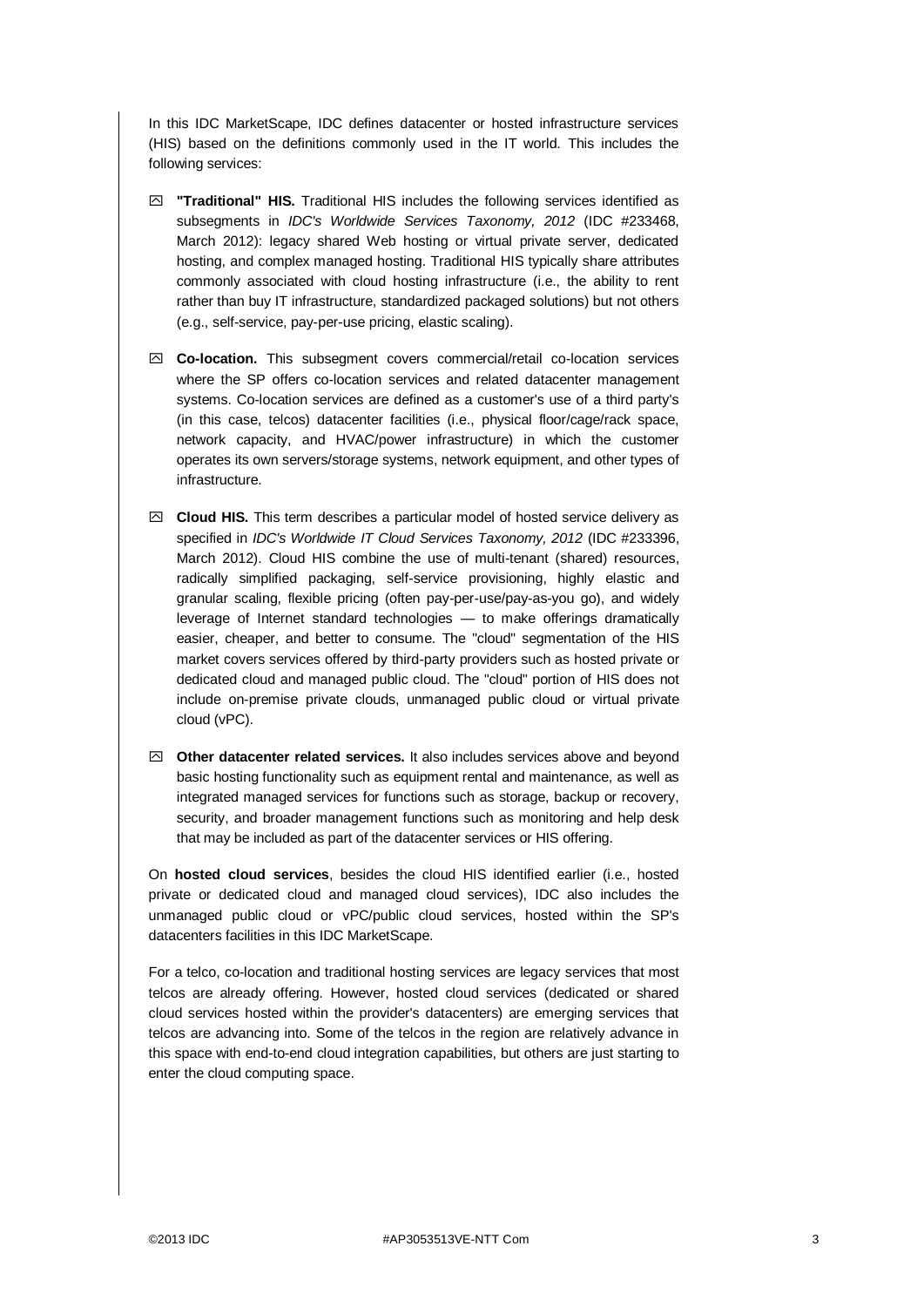### **IDC MarketScape Vendor Inclusion Criteria**

This study includes 12 regional and global telecom SPs that have datacenter and hosted cloud service offering for the enterprises in the AP region. IDC defines the enterprise segment to include the mid- and large-sized enterprises, the MNCs, and the government clients that have regional or international ICT requirements. The criteria for inclusion in this study include:

- $\boxdot$  The vendors should have international network services such as international IP VPN and international Ethernet services in the region serving the enterprise segment.
- $\boxtimes$  They must operate datacenter facilities in the region, offer datacenter services (minimally co-location and hosting services) and hosted cloud services (either managed or virtual private/public cloud solutions) targeting the enterprise market.

Vendors are evaluated based on their current capabilities and next 3–5 years strategies they set for the enterprise segment in this region. Capabilities or strategies in the consumer, small and medium-sized enterprises (SMEs) or wholesale segments are not included in this vendor evaluation.

In this IDC MarketScape, we have intentionally excluded all IT providers such as IBM, Fujitsu, HP, Accentures, and others that might meet the aforementioned inclusion criteria. The capabilities and strengths of telcos and pure IT providers are vastly different, and the inclusion of pure IT providers into this vendor assessment study might skew the assessment toward specific group of providers. Hence, this study will only evaluate the regional and global telcos that are offering datacenter services (including hosted cloud services) in AP.

The 12 telecom SPs that are included in this study are:

**AT&T** 

- **K** BT Global Services
- $\triangleright$  NTT Communications
- Orange Business Services
- **I** Pacnet
- Reliance Globalcom
- SingTel
- **K2** T-Systems
- □ Tata Communications
- **E** Telstra & Telstra Global
- **Kall Verizon**
- Vodafone Global Enterprise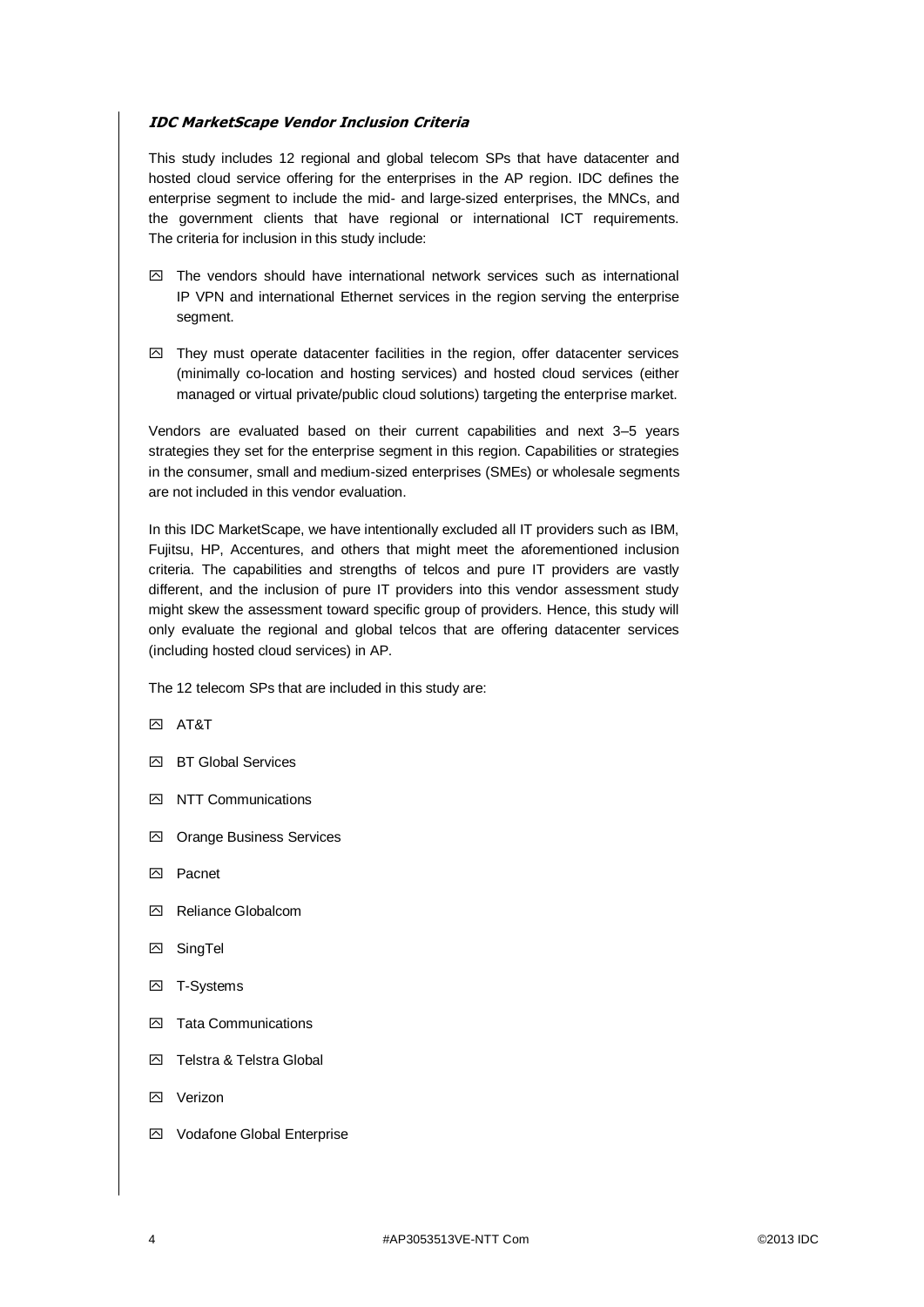## **FUTURE OUTLOOK**

## **IDC MarketScape Asia/Pacific Next-Generation Telcos - Datacenter and Hosted Cloud Services Market Vendor A s s e s s m e n t**

Figure 1 shows each vendor's position in the vendor assessment chart. Its relative market share is indicated by the size of the bubble. This market share is derived from revenue on datacenter and hosted cloud services from both midsize to large enterprises and government segments within AP. The size of the bubbles has been scaled down so as to better reflect the positioning of each vendor in the chart.







#### **Strategies**

Source: IDC, 2013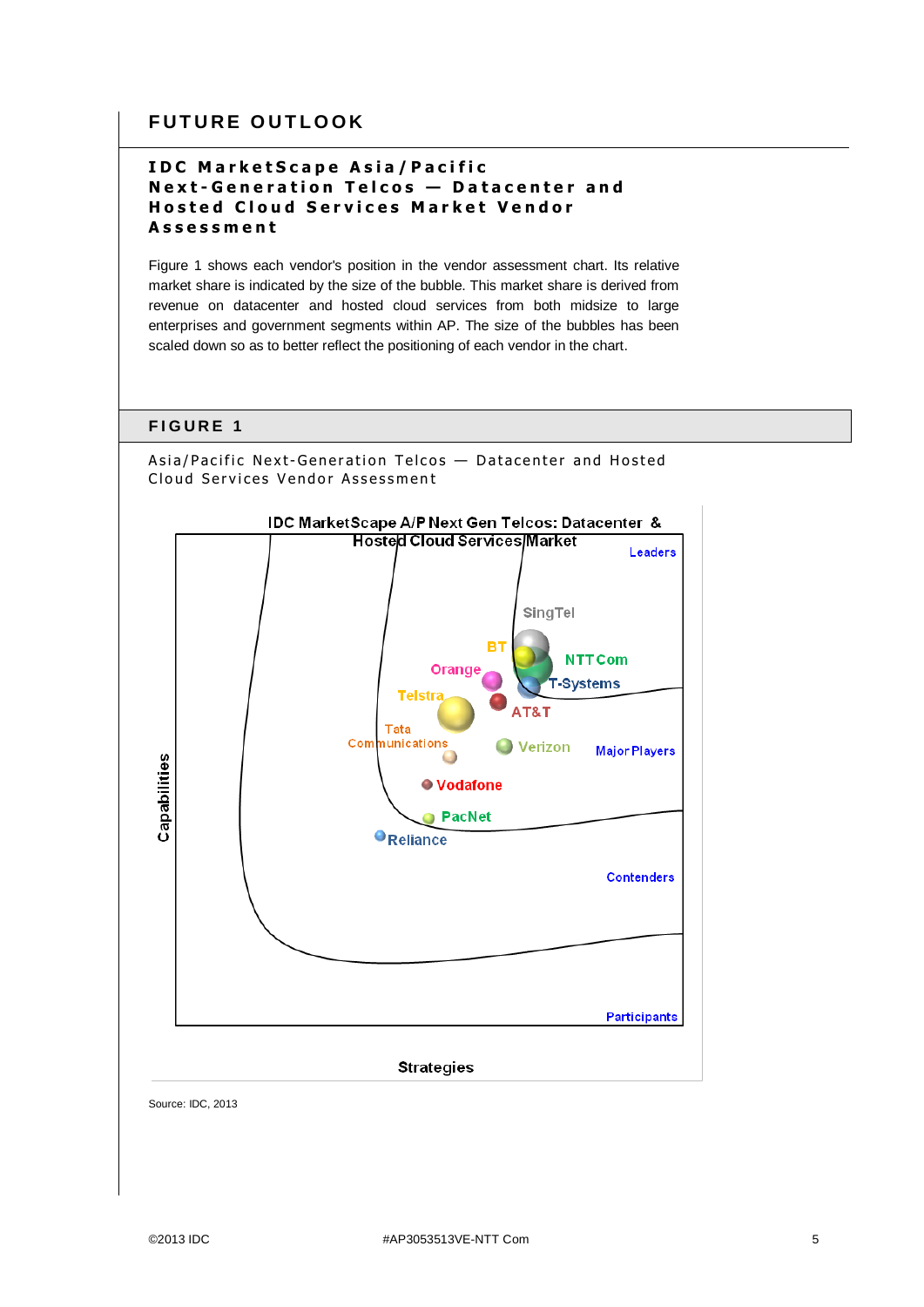### **Vendor Summary Analysis**

#### **NTT Communications**

In this IDC MarketScape, NTT Communications (NTT Com) is a Leader in the datacenter and hosted cloud services market. The provider has set a global cloud vision (GCV) for the enterprise segment, which it will increase its revenue and profits through providing total ICT outsourcing to enterprise customers, leveraging its strength in network, datacenter footprints, and taking advantage of customer's transition to cloud-based ICT services. The provider has managed to garner a number of successes in total ICT outsourcing deals that NTT Com provided a one-stop managed ICT and global WAN platform for the clients, as well as assisted customers to migrate their IT to NTT Com's datacenters and/or cloud-based platform.

The provider has created a global brand for its datacenter services called "Nexcenter." Nexcenter will provide the next-generation datacenter services leveraging the capabilities of low latency connection to major datacenters in AP via the Asian Submarine-Cable Express (ASE), the ultra-low latency cable system; tier 3 and 4 datacenters that are now optimized for business continuity process (BCP) use; and advanced green technology in datacenters. It has also obtained a number of certifications including the business continuity certification, which assures enterprises of high level of datacenter service capabilities including co-location, cloud, and managed hosting.

The provider has been offering UCaaS since 2011 and has done a number of feature enhancements this year, including UCaaS on mobile devices, a Web directory that unifies directory for both office and mobile users, and enabling integration of presence and instant messaging (IM). The IM and presence federation is expected to be available in 2014. Other than UCaaS, NTT Com already launched the IaaS (Enterprise Cloud and Cloudn), and has also recently launched the Biz Desktop Pro Enterprise, a virtual desktop infrastructure (VDI) service, globally.

#### **Stren gths**

 **Lead in network innovation for datacenter and cloud service delivery using SDN.** The provider is actively implementing network virtualization technology such as OpenFlow into its core networks. NTT Com is the first provider globally to leverage SDN within its datacenters to deliver seamless datacenter infrastructures and cloud services. It has already implemented the SDN technology for networks between and within datacenters, which enables on-demand configuration for switches and appliances and allowing customers to control network bandwidth between datacenters whenever needed. NTT Com is using the technology to enable cloud migration service and offer the Enterprise Cloud service, its global IaaS, the first global SDN-enabled cloud service. Not only does NTT Com now able to provide truly agile cloud services to enterprises through leveraging SDN but it also enables the provider to offer more cost-efficient services, which means any cost savings can be passed back to its customers. By leveraging SDN, NTT Com can enable customers to migrate services into its cloud platform without the hassle of changing the IP addresses of existing on-premise systems and to automatically connect between cloud and WAN services through the customer portal (the automation capability is expected to be launched in 2Q14). The provider is also planning to extend the network virtualization technology to the WAN and LAN networks, allowing enterprises to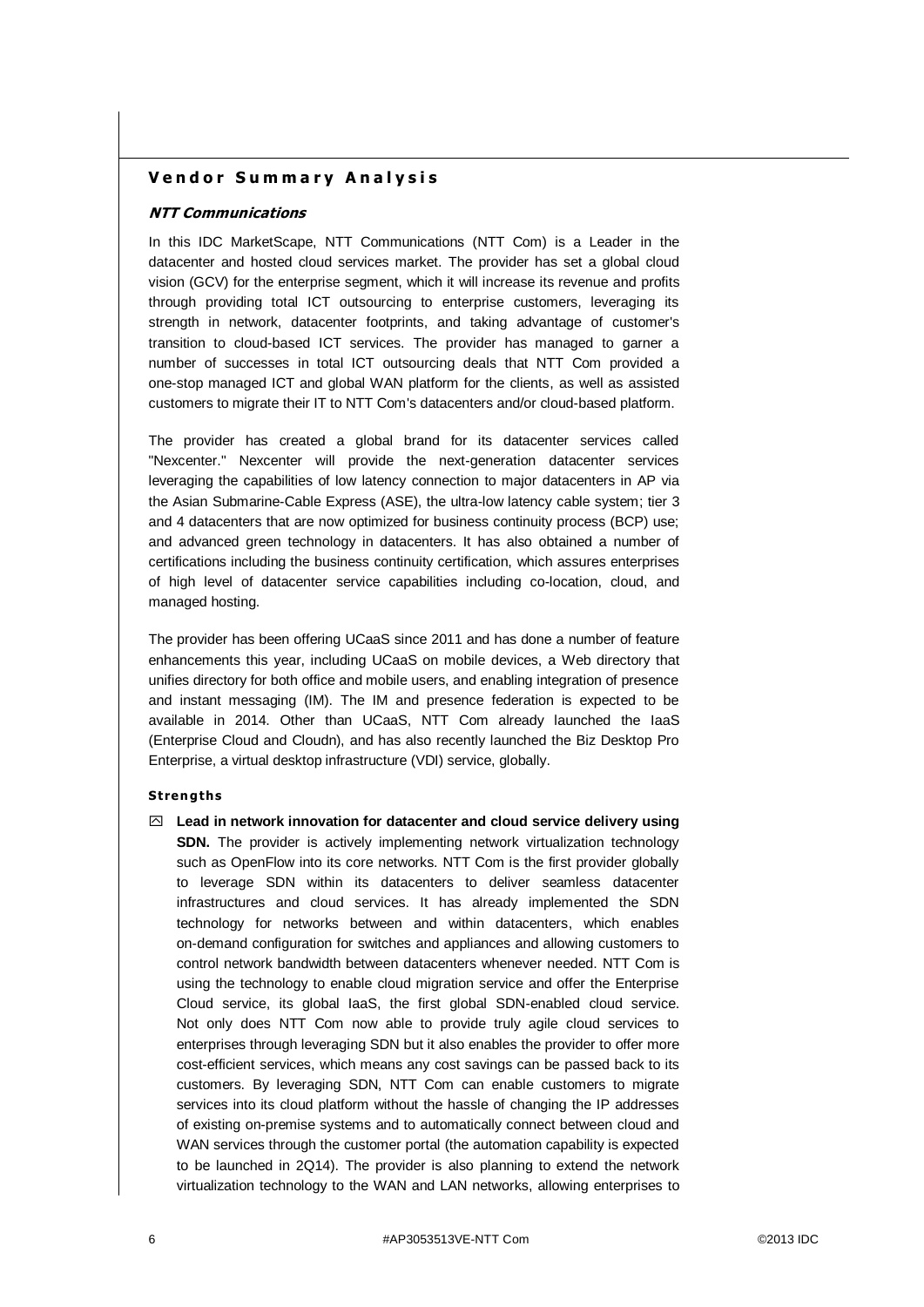manage the Enterprise Cloud, as well as the networks between the Enterprise Cloud and their on-premise locations via a self-service customer portal.

- **Large datacenter footprints enable NTT Com to deliver global seamless datacenter services.** Combining its acquisitions, including Netmagic and Frontline Systems Australia (which is now renamed as NTT Com ICT Solutions (Australia) Pty Ltd), the provider has 152 datacenters (owned or leased) with a total of server floor space of at least 231,000 sq m globally. Within AP, NTT Com has 122 datacenters (29 datacenters outside of Japan and 93 in Japan), which it leverages to deliver its "Nexcenter" services. It is continuing to expand its datacenter capacities in the region as its existing capacities rapidly run out. New tier 3/3+ datacenters are being planned in Malaysia, Thailand, Hong Kong, Shanghai (China), India, and Indonesia, which will be available for service within the next 12–24 months. Combining the utilization of advanced network virtualization technology in the datacenters and core networks, the provider will be able to greatly simplify the cloud migration process and deliver a completely self-serve cloud computing service. Recently, the provider has also acquired a 74% stake in Digital Port Asia, a datacenter SP in Thailand, expanding its datacenter footprints in the country. It is expected to open the largest datacenter in Thailand next year located within the Amata Industrial Park, which will serve the Japanese and global MNCs in the country.
- **Strong cloud capabilities and strategies leveraging advanced network technology.** Other than unified communications as a service (UCaaS), the provider offers two standardized IaaS targeting the enterprises segment (i.e., the Enterprise Cloud [previously known as Global Virtualization Service]) and Cloud<sup>n</sup>. The Enterprise Cloud, a virtual hosted private compute and storage cloud, is the first cloud in the world that is implemented with virtualized network technology, SDN. Both network and compute resources are also completely self managed via a customer portal. The Enterprise Cloud is currently offered across 10 locations in 8 countries globally and will be expanding to 12 locations in 10 countries by end of 2014. In AP, the service is currently offered from datacenters in Singapore, Japan, Hong Kong, Malaysia, Thailand, and Australia. NTT Com offers hybrid cloud solution, interconnecting the Enterprise Cloud, co-location and customer's on-premise locations using the virtualized networks and is able to facilitate cloud migration using the same IP addresses as customer's on-premise systems, facilitated by the utilization of the network virtualization technology. NTT Com has a dedicated team of more than 70 system consultants to support cloud migration service (including data, infrastructures, and general applications) to its Enterprise Cloud. Working with partners, the provider is also able to assist enterprises to migrate their customized applications to the cloud. For its public cloud laaS, Cloud<sup>n</sup>, NTT Com offers features such as auto-scaling of virtual machines according to user-defined parameters, allowing enterprises to select geographically redundant datacenter sites and provide free data transfer. With rich APIs, enterprises can easily migrate their applications (including Amazon Web Services applications) to Cloud<sup>n</sup>, which would enable the provider to offer a cloud brokerage service.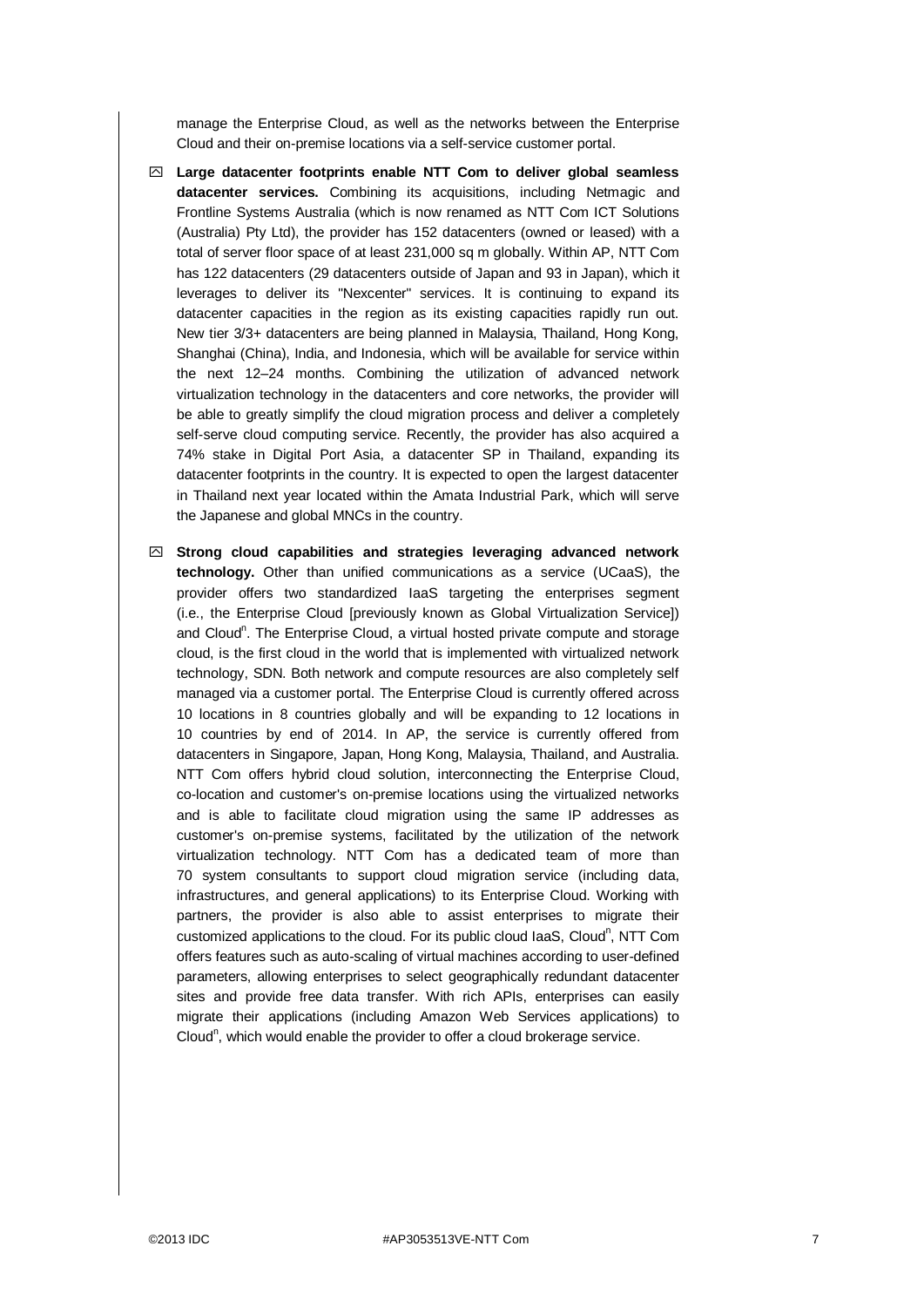#### **Challe nges**

- **Limited number of ISV partners and GTM partnership for the enterprise segment.** The provider has partnership with Salesforce since 2008 to offer "Salesforce over VPN" service mainly targeting the corporations based in Japan and their overseas affiliates. It is also a SAP-certified provider of hosting and cloud services in Japan. Besides this, the provider has limited partnerships with global application providers such as with Oracle to deliver cloud-based enterprise applications and lacks GTM partnership with these providers. Partnering with global or local professional services or systems integration partners to enter local markets will also be necessary to capture datacenter services contracts from non-Japanese enterprises, as well. Its hosted cloud solutions to enterprises are largely through direct sales and there is limited sell-through or resale partnership with solution providers. The provider stated that it has started the White Labeled Cloud Services for partners in December 2012 for its Enterprise Cloud service, but no details were disclosed at this point.
- **Lacks thought-leadership and differentiation in hosted cloud services.** NTT Com's hosted cloud services are largely horizontal, standardized solutions. Unless it prefers to continue to compete in the highly commoditized layer of horizontal cloud, it should seriously consider offering some form of differentiated cloud services such as vertical or community cloud solutions, which cater to specific industry needs with embedded industry-specific governance policies to differentiate itself from other cloud providers in the market. It can consider partnering with software or technology providers to offer the higher value, differentiated cloud solutions leveraging its Enterprise Cloud infrastructure, and this can also demonstrate thought-leadership in the cloud space.

## **E S S E N T I A L G U I D A N C E**

In this IDC MarketScape vendor assessment study, IDC only limits the vendors to telecom SPs in the AP region. Readers or IT buyers should note that there are other players in the datacenter and hosted cloud services space, as well. These include traditional IT providers like IBM, HP, Accenture, and others and, if taken in totality, the positioning of the vendors might be vastly different.

The following outlines some guidance for IT buyers that are considering telcos as their datacenters and hosted cloud partners, as well as advice for the telcos operating in this space.

### **Advice for IT Buyers**

 **Does the implementation require deep IT knowledge and integration skills?** Whether selecting a telco or an IT provider to deliver its datacenter and cloud solutions, the IT department should first evaluate the degree of complexity of the implementation, and if the providers have the necessary integration capabilities to effect the implementations. Some implementations may require the SP to have deep network and IT integration capabilities to consolidate and migrate servers or applications from on-premise to a provider's datacenter facilities or into the cloud. If deep IT and business process knowledge are required, an enterprise might want to consider an IT provider instead or a telco that has good professional consultancy and IT skills to deliver the solution.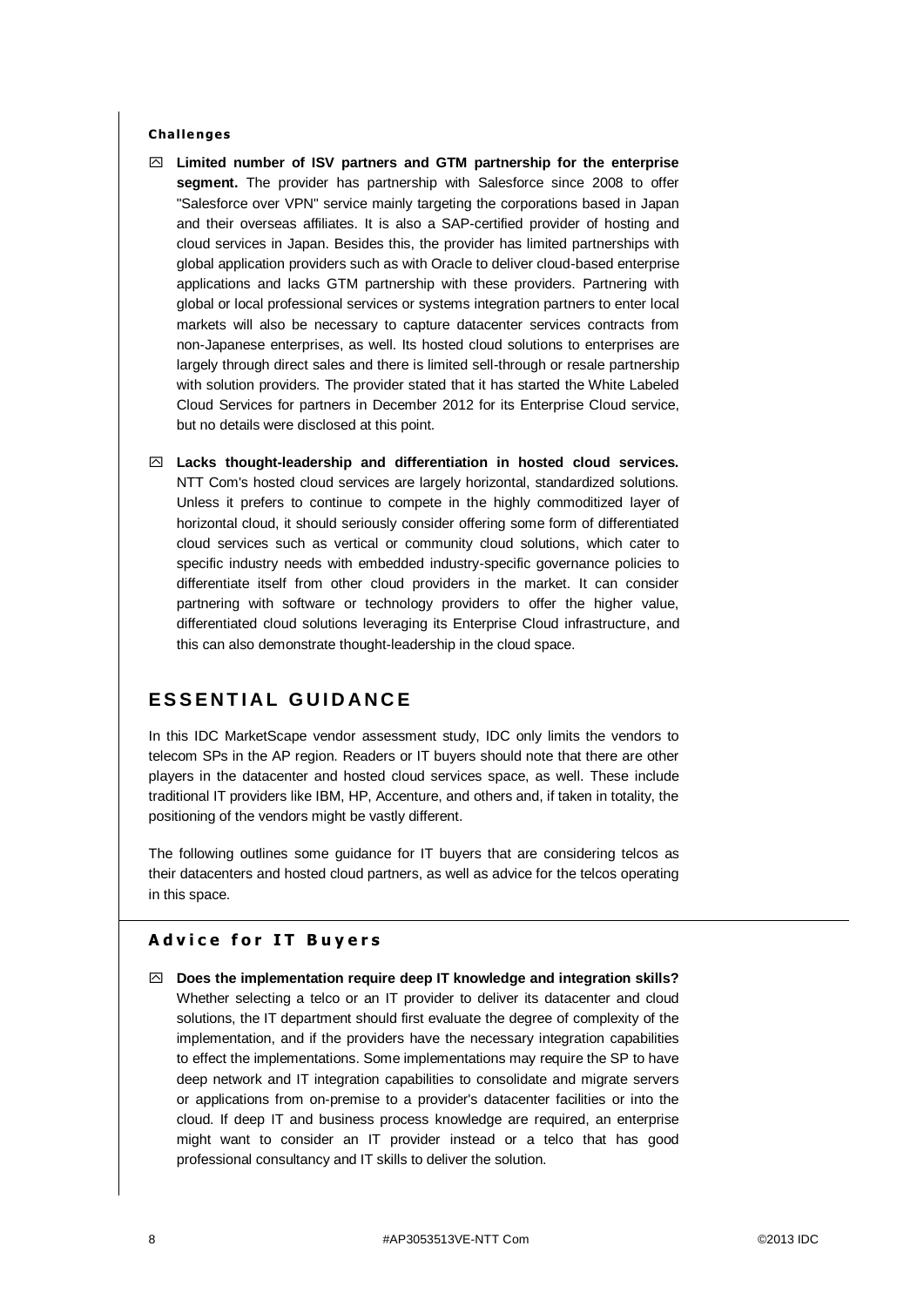- **Have good visibility and knowledge of the capabilities of the provider.** While accessing a provider's cloud and datacenter services offering, enterprises should have a good understanding and knowledge of the provider's capabilities in the datacenter and cloud space, including the ecosystem of partners that they partner to deploy the solution. Enterprises should have good visibility on how data flow is being managed, provisioning and automation processes, self-service capabilities, the location of the virtual datacenters and data storage, security and performance management processes, ownership and management of the cloud and datacenter infrastructures, business continuity and disaster recovery processes. The enterprise should also evaluate the provider's exit clause, evaluate the ease of scaling up and down cloud resources, and ease of migrating data back from a hosted managed environment (cloud or non-cloud) to on-premise, self-managed environment. The selected provider should also have a road map that is aligned with the enterprise's business and IT strategies, in order to support its future datacenter needs and cloud deployment.
- **Can the provider deliver hybrid cloud and cloud orchestration services?** There are certain workloads that enterprises will never place on a provider's cloud infrastructures, due to confidentiality and compliance reasons. Some workloads are suitable for hosted dedicated private cloud deployment, while others are less-sensitive workloads that can be deployed over a multi-tenant (shared) virtual private or public cloud environment such as unified communications and collaboration services. The selected provider should have capabilities in enabling a hybrid cloud deployment, enabling orchestration across different cloud environment, while ensuring the desired level of network and application performance to the enterprise's end users.

### **A d v i c e f o r T e l c o s**

- **Offer differentiated SLA and vertical cloud services as differentiator.** Currently, most telcos only offer IaaS on standard SLAs, which are now highly commoditized. Certain workloads require higher level of security and more stringent SLAs than others and, if a telco is able to deliver differentiated SLA for its cloud computing services, it will be able to address some of the security and performance concerns on specific workloads for cloud deployment. Offering differentiated SLA for hosted cloud solutions can also capture higher premium for cloud services and deeper managed services engagement with enterprises. SPs should also consider cloud-based vertical solutions leveraging the IaaS platform. Vertical cloud will enable providers to capture higher-value managed services and greater customer stickiness as it requires deep vertical and business process knowledge from providers. However, SPs will also need to balance between scalability and being too customized and not able to scale.
- **Security and business continuity are important.** With growing number of IT and enterprise applications delivered out of remote datacenters and over the cloud, the requirement of an "always-on" secured service and consistent end-user experience have become even more important. SPs must have a comprehensive process in ensuring business continuity and disaster recovery procedure within and between the datacenters. Besides network performance SLA, application performance SLA or SLA based on end-user experience will increasingly be expected by enterprises, especially for critical and time-sensitive enterprise applications.